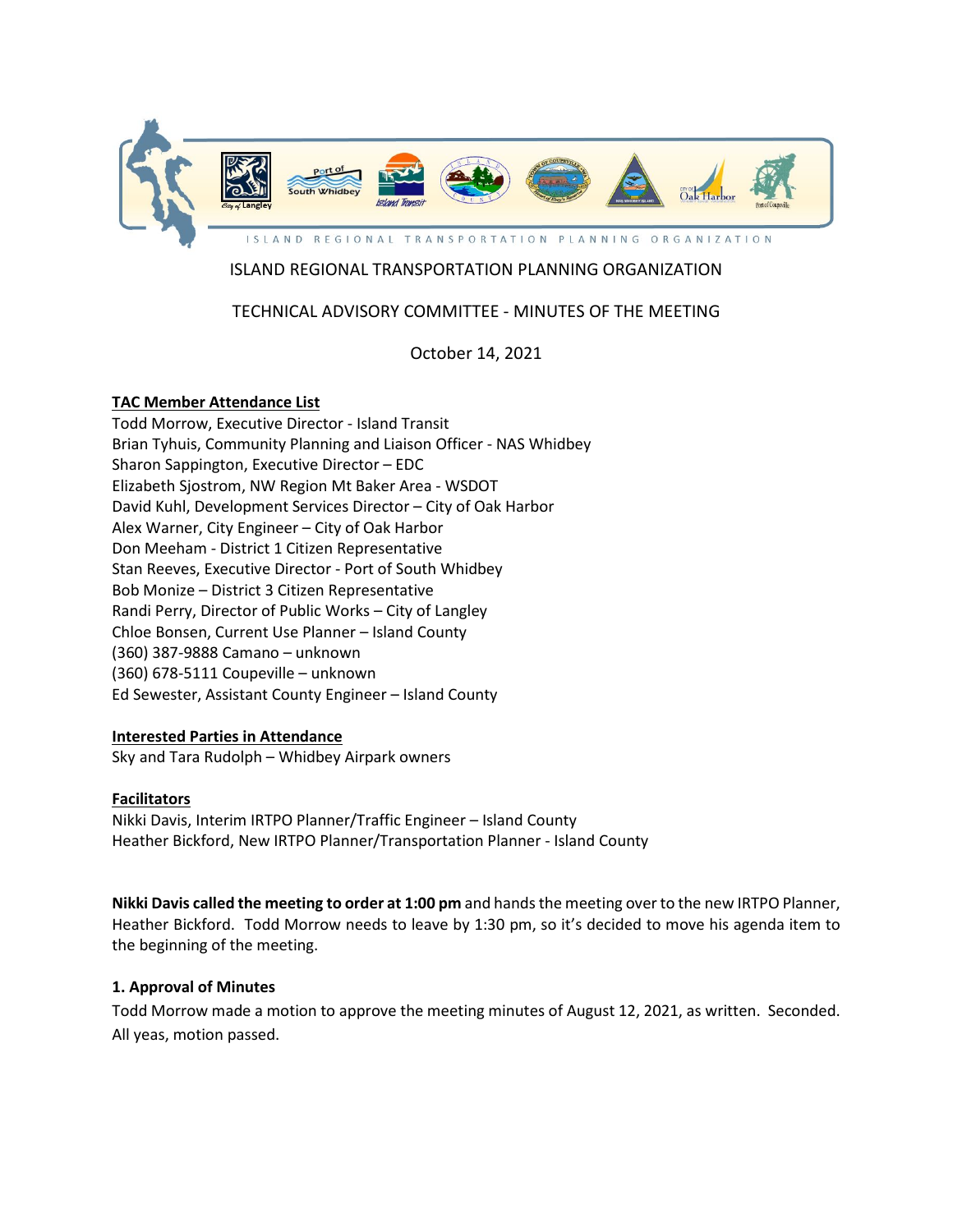#### **2. Regional Transportation Improvement Plan (RTIP)**

*Island Transit's Todd Morrow updates us on RTIP projects 17 and 18:* Island Transit has two new projects to be added to the RTIP: the South Whidbey Transfer Center and the Transition to Zero Emissions Vehicles. The South Whidbey Transfer Center has been in the RTIP before, in the form of examining the need for it. This new part of the project is moving into planning and design. The project includes the creation of a Transit Center that makes it possible to move to zero emission vehicles and improves the service on the south end of the island, including the possibility of having some on-demand service to possibly supplement or replace some of the fixed routes we have. We need a new facility to do both projects. With the on-demand service, we need a place where vehicles can come together and transfer people off the street and into a safe environment. That means we need a larger footprint area than we currently have at the south end of the island. With regard to transitioning our fleet to zero emissions, if we choose to go electric, we'll need a place to charge our vehicles. We're hoping to have a site that's on or close to SR 525, within two to five miles of the ferry landing. This will also be a park and ride facility that adds capacity to WSF and Island Transit. If there is a passenger-only ferry service, people could park at the new Transfer Center and we would have a bus service that is cost free to take people directly to the dock, so they could have a place to leave their car behind and walk on the ferry. We would also include charging stations, and a small building to serve our operators and the public. We are about to kick off our property acquisition, and we anticipate using federal dollars. Senator Murray has asked that our project get three million dollars in Congress' annual appropriation process; this is not the infrastructure bills that are currently being talked about, this is the normal yearly appropriations bill. We also have local funds to help us, but we will be asking for additional funds along the way, including for the zero emission buses. The other project is just to show on the RTIP that we are moving to zero emission buses. Early next year we will undertake a process that will help us to determine which technology will be the predominate one for our agency. There are several options out there, including battery, electric, and hybrid fuel cells and we need to find which option works best for Island Transit in the unique operating environment we have in Island County. We want to make sure the RTIP and STIP and other plans show we're moving in that direction, so when funding opportunities become available we can take advantage of them.

#### *Question:* Did you figure out how much it's supposed to cost to charge each bus?

*Answer:* No, we don't know. Those are things we'll figure out in our feasibility study. Most people will tell you if you go the electric route, the electric charge will be a little less than fuel cost. There are other infrastructure costs that will add up, so we're not doing this for financial purposes - it's to meet climate goals - goals most people in Island County share.

*Question:* Do you have any specifics about what area you're looking at [for the Transit Center]? *Answer:* Property acquisition hasn't started yet. It makes the most sense to be on our main north-south route where the buses can easily and safely access SR 525 and be close to the ferries. Once we complete the negotiations, I'll obviously be able to tell you where that is.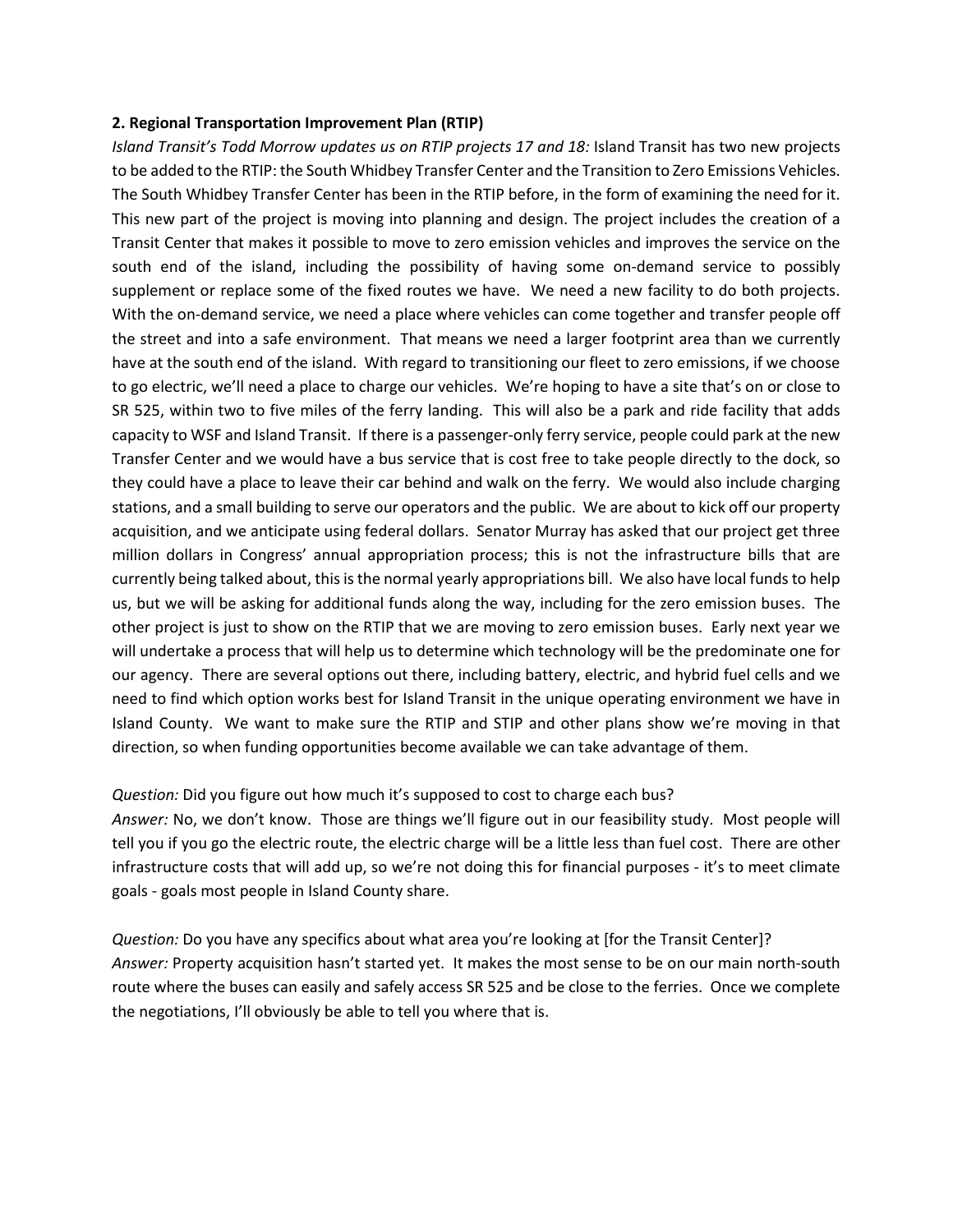#### **3. Camano SR 532 Data and Analysis Update**

*Heather:* We had our first stakeholder's workshop with WSDOT on the SR 532 project, which most of you know runs from I-5 to Terry's Corner. Since John Shambaugh could not join us at this meeting, I asked Nikki Davis to summarize the meeting. *Nikki:* John Shambaugh is running this particular project and we had our first two hour meeting on it. We discussed the scope of work. John asked that each stakeholder take questions back to their teams to see how each stakeholder would like to participate in the project. Secondly, what data do we need to obtain versus what data do we have? How do we obtain that data and what platform do we use? For example, I'm not sure how we'll obtain bicycle and pedestrian traffic in the corridor. We're going to meet again on November 8 and discuss the questions the stakeholders answered.

## *Question:* What kind of roundabout are you going to have at Terry's Corner?

*Answer:* I don't think any part of this project has been specifically chosen yet because we're at the stage of gathering data that would allow us to understand where the problems lie. We're looking to prioritize the projects that might occur along the corridor. However, Island County has a roundabout happening on East Camano and Cross Island, which has been awarded preliminary engineering grants through STBG. That part is planned for 2025.

#### *Question:* Is that going to be a four-legged roundabout?

*Answer:* Yes, two legs at East Camano, one on Cross Island and we're bringing Arrowhead into the roundabout. If you look at WSDOT standards, the intersection of Arrowhead with the traffic signal does not meet minimum requirements. So we're looking to improve that.

#### *Question:* So you're going to start that in 2025?

*Answer:* Yes, STBG has awarded funding to begin for preliminary engineering to start in 2025.

## **4. Continue discussion on long range improvement projects**

*Nikki:* This discussion is to think about long range plans that we would like to incorporate in our RTIP for the future. So if there is something that comes to mind, or something your elected officials are talking about, this would be a great time to bring them up.

*Sky Rudolph:* This is Sky and Tara Rudolph from the Whidbey Airpark. We are looking for the right time to jump in and talk about aviation planning and introduce ourselves to the group. We think a lot about long range planning. For the last couple of years we've been looking for where the appropriate forum is for us as private owners of public transportation infrastructure. We've chatted a bit with Island County's Engineering and Planning Departments about this, to see what kind of projects they have that intersect with the airport. Island County is unique in their aviation infrastructure, in that all of the public use airports are privately owned, and most typically airports are owned by municipalities or ports, so it seems that aviation doesn't have a seat at the table in some of the big picture transportation and long range planning. We're hoping to change that. If there is somebody at the county with an eye on the airports, we would love to know who that is and interface with them directly. We hope to keep an eye on where airports are in the priorities for transportation, and offer up opportunities for aviation infrastructure and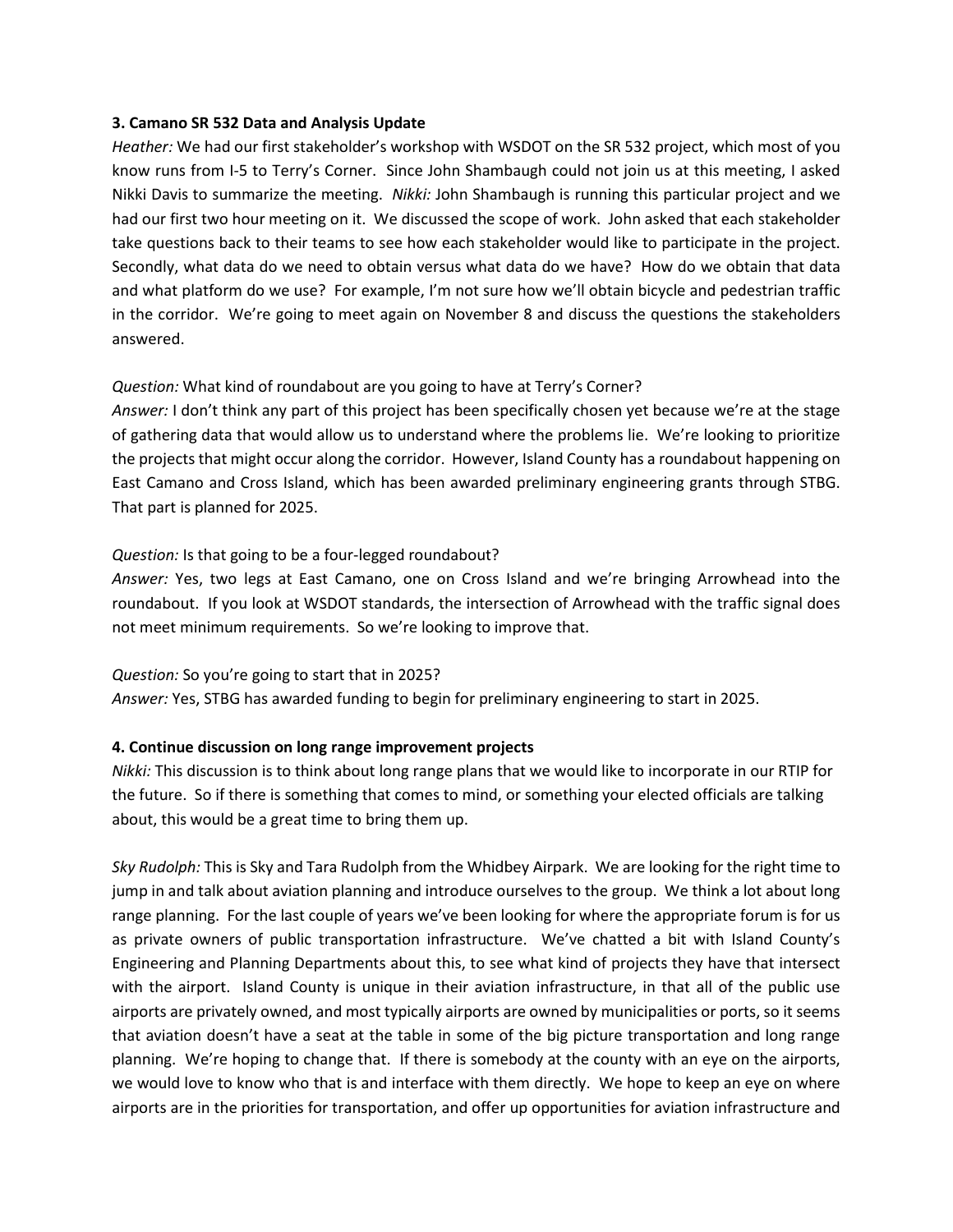coordination. As an airport we have a very long view, we think in a 50 year timeframe. We were wondering about the County's long term vision in how aviation plays in with the rest of transportation infrastructure. Like what the priorities are, what the opportunities are and what areas can be improved? Also in improving some of the Codes to better clarify aviation infrastructure protection. The current Codes are a little vague. We're looking for an insertion point to these larger discussions. We can offer up our services, so that our priorities are lined up with the County's priorities as far as improving quality of life, economic opportunities, and all the benefits an airport brings. We want to be an organization that doesn't come around asking for money or handouts, so we can take that stressor off the table, and look for opportunities to collaborate with the County that won't cause the County to spend extra money.

*Heather:* I think another reason to bring small airports into this conversation is for emergency situations. Maybe the bridge goes out, maybe ferry service isn't available. Small airplanes may be the only way we can shuttle every day supplies, medical supplies, and people to and from the County.

*Sky:* We have a background in search and rescue, and large scale disasters is something we think about in the airport's role of let's say, a Cascadia event. We would be there for supplies and support. We definitely want to bring those benefits in an emergency situation.

*Don Meehan:* I'm an advocate for airports and Sharon Sappington will recognize that I've dragged her into the Oak Harbor airport issue a time or two, in trying to help that airport become more of a service to the community. Presently the airport is up for sale, so we're working on some government agency finding value in owning that airport for economic development. It is part of our multi-modal system, because I made sure of that in working with previous planners through the years. I would be happy to sit down with you guys and make sure I understand what you want to see happen. I'm on the Committee as a citizen, so I can help represent your airport.

*Sharon Sappington:* I can join you in a meeting with Don as I've been trying to keep up with our airports. We have Camano Island, Eisenberg, and your airport, so I would like to be part of the conversation to see how we might put some ideas together.

## **5. RTP/HSTP Combined Update for 2022**

*Heather:* We put out a Request for Proposals(RFP) for a consultant update of our Regional Transportation Plan (RTP) and combined Public Transit (PT) and Human Services Transportation Plan (HSTP), which is a programs and planning document that needs to be updated by December 2022. This RFP went out to ad and is currently running in four newspapers from October 5 through October 20, with the due date being October 27. I've had several consultants email me, and that includes the group that did the first update.

## **6. UPWP Year-End Report Update**

*Heather:* This is the year-end report on what the IRTPO has accomplished. You might have heard there was a problem with a \$769 overture in this report, and it is my understanding that this has been taken care of by Bill Oakes and the Commissioners. *Nikki:* To add some clarity here, Bill has agreed to use road funds to cover the \$769.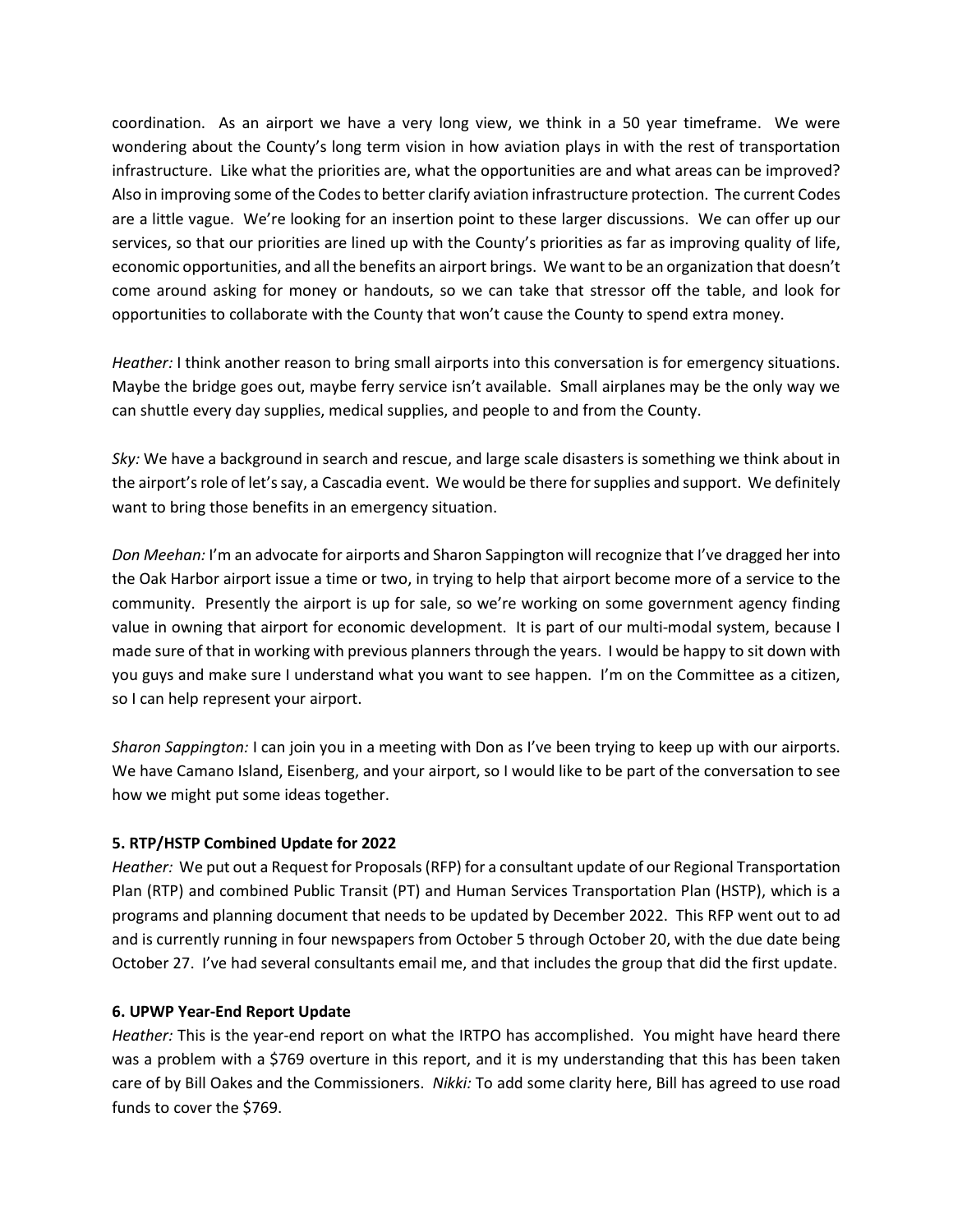#### **7. Member Roundtable**

Alex Warner: We've done some paving throughout the City, and it's our second year of our [recording interference], so it's exciting to see. We have paved Oak Harbor Road, Whidbey Avenue and some other local streets. We have our NE 7<sup>th</sup> Avenue Reconstruction Project that's funded through the IRTPO and were moving towards 60% design completion. We've had some input from our City Council, and they prefer bike lanes and sidewalks over a shared use path.

*David Kuhl:* While Cac Kamack was gone, he gave us a number of things to work on in our Active Transportation Plan. We scrambled a bit to get our grant out on time because there were some deadlines we weren't aware of, but WSDOT was very helpful - they helped us through the process and gave us all the information we needed.

*Sharon Sapp:* The EDC is a member of the Island County Tourism Committee, and Sherrye Wyatt is a consultant with the Tourism Committee; she's the talent behind all of the successes. She is currently going through a program that interacts with people all over the world, talking about tourism and moving forward in this new Covid age. They are strategizing into this next year. This program talks about everything that touches tourism: housing, jobs, and transportation. It will be interesting when she finishes what might come out of this.

*Brian Tyhuis:* The Department of Defense has a community funding program called the Defense Community Infrastructure Program (DCIP) to fund infrastructure adjacent to military installations. The program just went through what they're funding this year, which is mostly utilities, but I have seen transportation infrastructure in the past. We've all mentioned alternative funding sources and this is a potential one - the nexus being how it links to nearby installations to support access. But we have seen it occur away from military installations. We've been able to get some money for the Oak Harbor School Districts for some planning level efforts. We have a good relationship with the Duty Office that manages it, so I want to remind you that this is out there and I can connect you with those point of contacts.

*Question:* Does that program require matching funds or will it cover a whole project?

*Answer:* It typically funds rural communities like ours and will cover 80% of the project. The community will have to come up with 20%. But the State of Washington has already established their own Defense Community Compatibility Account which can be leveraged to pay for that 20%. So in essence, if you combine both of them, you won't have to pay for anything. The State is still working through the first year of their pilot program, and most of that is going to Joint Base Lewis-McChord. But the intent and the way it's written into law, it does allow you to apply for the 20% commission match.

**Bob Monize:** I don't mean to be disrespectful, but are there any problems, political problems, involving your office? It seems to me that we're going through a lot of Directors in a short amount of time. Can you tell me why?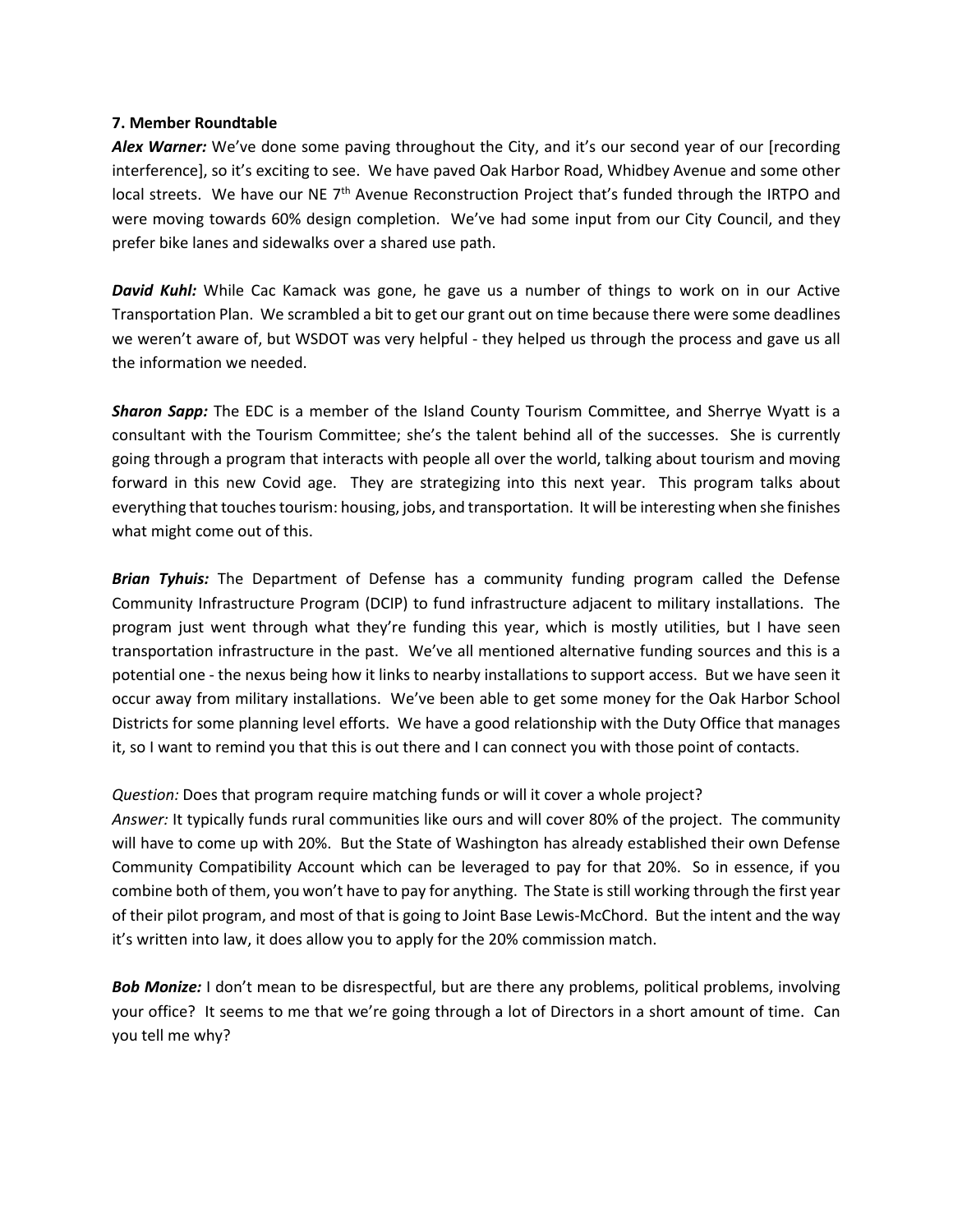*Ed Sewester:* Director's where? In what part? I've been here two and a half months now and I know my boss [Public Works Director Bill Oakes] is retiring at the end of the year. I'm not sure of any other Director's departing in the near future.

*Bob Monize:* It seems about six months ago, we were going through a lot of people in our group, at the head of group. I think Heather's the newest one. My question is why are we going through so many people? Why are they leaving?

*Ed Sewester:* My boss is retiring after 20 years. And my predecessor moved out here from the East Coast, and for family reasons, he moved back to the East Coast.

*Bob Monize:* I'm talking about Heather's position. I don't know her exact title.

*Ed Sewester:* She's the Transportation Planner for Public Works.

*Bob Monize:* My question stands. Why are we going through so many people?

*Heather Bickford:* Well, this job is complicated. I could see where there would be burn out because there's so many moving parts. But that's a guess on my part.

*Nikki Davis:* I've been with Island County for about four years and I'm the Traffic Engineer. I worked in the background on some of the IRTPO projects when Connie Bowers was with us, and Brian Wood. Brian Wood left us three years ago, at which point it took us a little while to find Susan Driver. Connie Bowers handled the IRTPO business in the meantime, and possibly someone from Planning filled in. Susan Driver was with us for two years and she moved on, so I stepped in to fill the position while we were looking for a Transportation Planner and a new Assistant County Engineer. As Ed mentioned, our Assistant County Engineer had to move back to the East Coast, which was unfortunate for us. But we're fortunate to have Ed and Heather on our team now. I can understand when you see staff members moving through, it might give you some heart palpitations, but I think it just happened to be that perfect storm, where people were just moving on. But we seem to be getting our team back on its feet and I think we'll represent Island County well.

*Bob Monize:* Well then, I have a request for Heather. Please give me a call or email if you decide to leave and you can't say why.

*Heather Bickford:* Okay, I will.

## **8. Adjourn**

Heather Bickford adjourned the meeting at 1:45 pm.

*Next Meeting: November 18, 2021 due to the federal holiday, Veterans Day, falling on November 11*